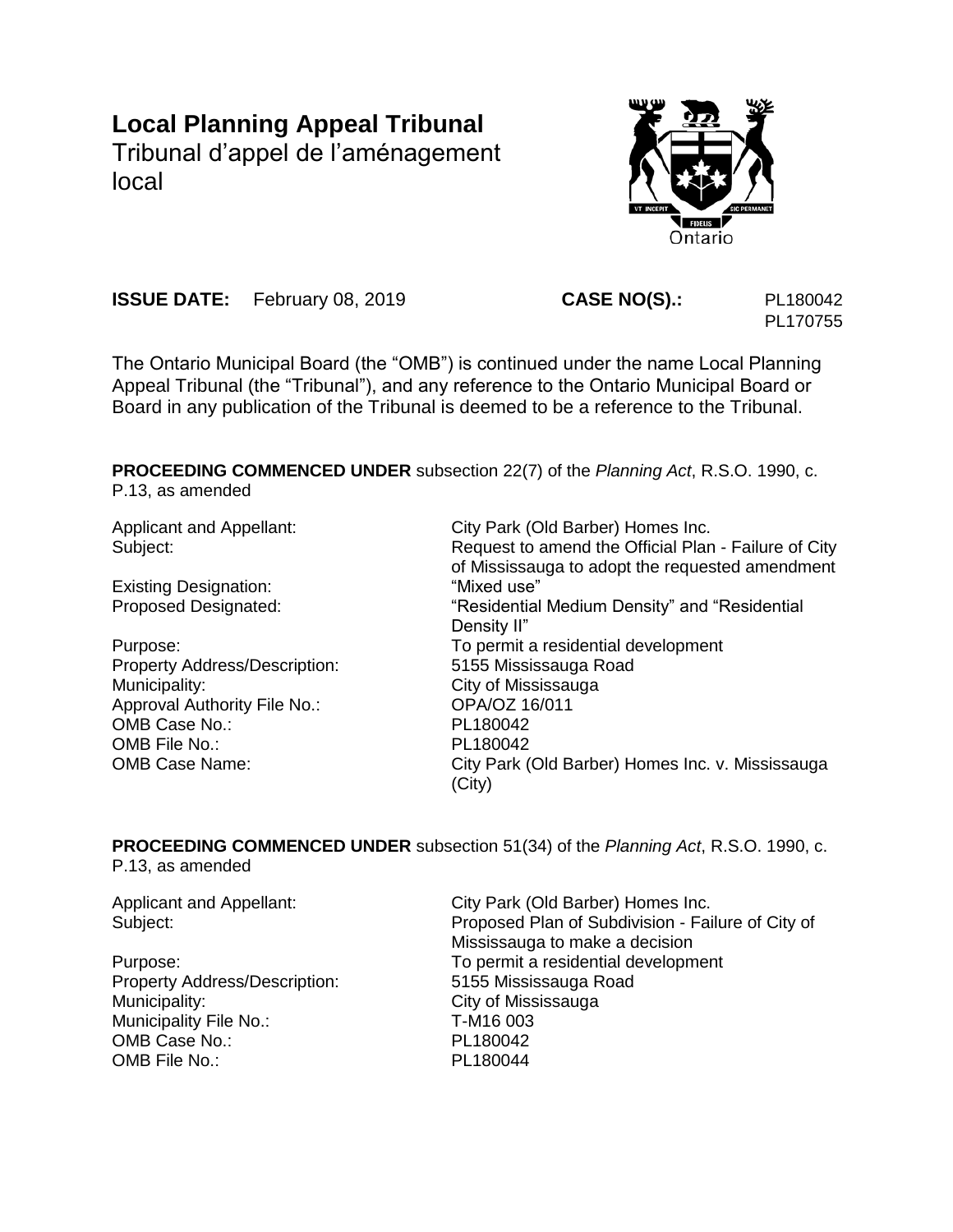**PROCEEDING COMMENCED UNDER** subsection 34(11) of the *Planning Act*, R.S.O.

1990, c. P.13, as amended

Existing Zoning: "C3-12" Proposed Zoning: The South of "R4-XX" and "RM6-XX" Property Address/Description: 5155 Mississauga Road Municipality: City of Mississauga Municipality File No.: **OPA/OZ 16/011** OMB Case No.: PL180042 OMB File No.: PL180043

Applicant and Appellant: City Park (Old Barber) Homes Inc. Subject: Subject: Application to amend Zoning By-law No. 0225-2007 - Refusal or neglect of City of Mississauga to make a decision Purpose: To permit a residential development

**PROCEEDING COMMENCED UNDER** subsection 17(24) of the *Planning Act*, R.S.O. 1990, c. P.13, as amended

Appellant: City Park (Old Barber) Homes Inc. Subject: Proposed Official Plan Amendment No. 64 Municipality: City of Mississauga OMB Case No.: PL170755 OMB File No.: PL170755 OMB Case Name: City Park (Old Barber) Homes Inc. v. Mississauga (City)

**Heard:** January 14, 2019 in Mississauga, Ontario

### **APPEARANCES:**

| <b>Parties</b>                    | <b>Counsel</b>       |
|-----------------------------------|----------------------|
| City Park (Old Barber) Homes Inc. | Leo Longo            |
| City of Mississauga               | Michal Minkowski     |
| Region of Peel                    | <b>Rachel Godley</b> |

## **DECISION DELIVERED BY HUGH S. WILKINS AND ORDER OF THE TRIBUNAL**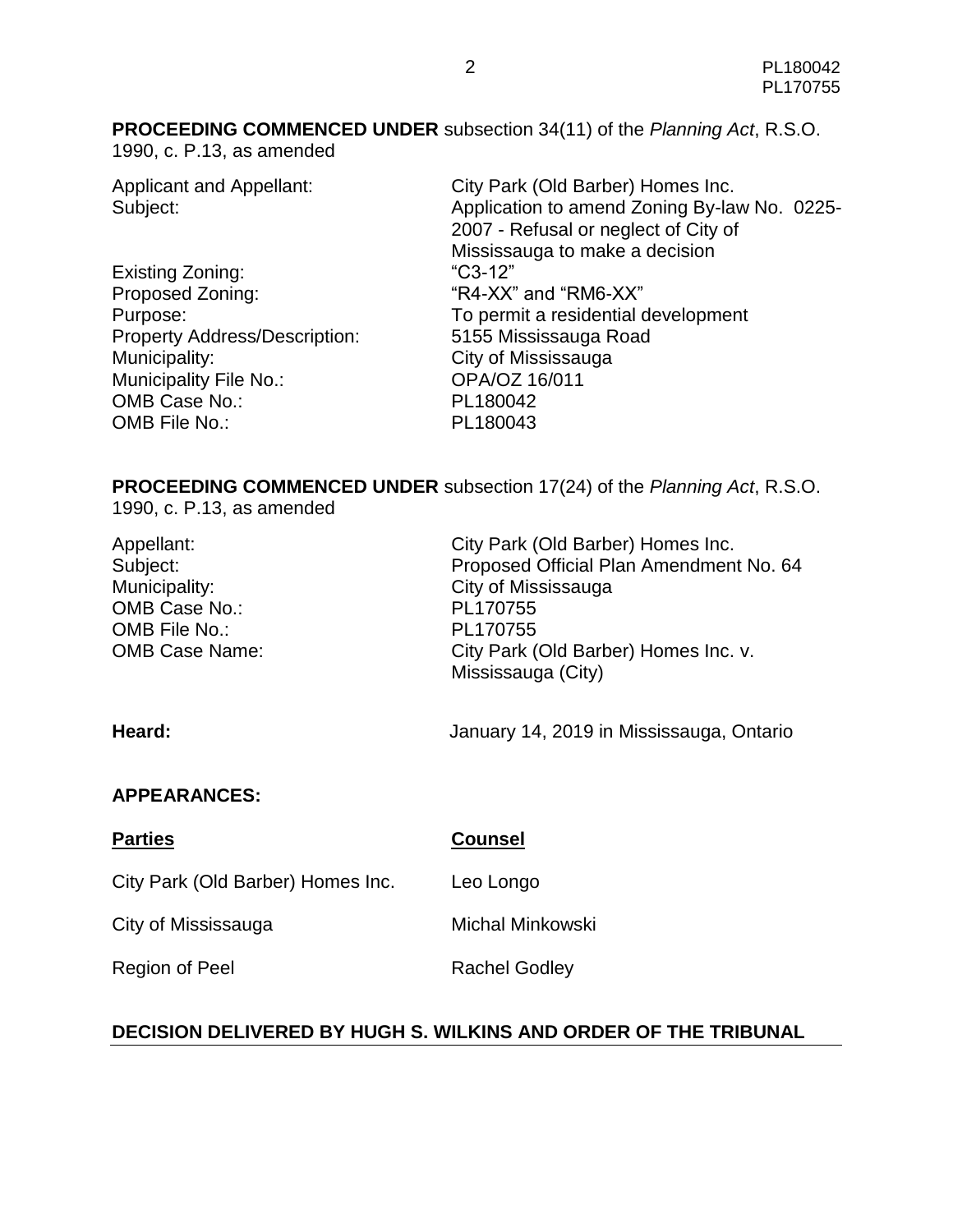### **INTRODUCTION**

[1] This proceeding relates to appeals brought by City Park (Old Barber) Homes Inc. ("Appellant") regarding a proposed development at 5155 Mississauga Road ("subject property"). The Appellant proposes building detached homes along Barbertown Road, constructing semi-detached homes adjacent to Mississauga Road, building three-storey townhomes on a private condominium road, and renovating an existing heritage building (Barber House) so that it will contain residential units. The Appellant seeks amendments to the Official Plan of the City of Mississauga ("City"), amendments to the City's Zoning By-law No. 0225-2007 ("Zoning By-law") and approval of a draft Plan of Subdivision. It also appeals the City's Official Plan Amendment No. 64 ("OPA 64"). OPA 64 aims to strengthen existing Official Plan policies to protect the scenic character of Mississauga Road between Streetsville and Port Credit by, among other things, maintaining existing trees and vegetation and maintaining the road type, residential character, and heritage components along that part of the road.

[2] A Pre-hearing Conference ("PHC") in this proceeding was held in August 2018 at which several concerned neighbours were granted Participant status. They are opposed to the proposed development.

[3] In December 2018, the Appellant informed the Tribunal that the Parties had reached a settlement of the appeals. On January 14, 2019, the Tribunal convened a settlement hearing in Mississauga at which it heard opinion evidence on behalf of the Appellant in support of the proposed settlement and heard presentations from the Participants in opposition to it. For the reasons that follow, the Tribunal grants the appeals in part and approves the proposed amendment to the Official Plan ("Official Plan Amendment"), amendment to the Zoning By-law ("Zoning By-law Amendment") and draft Plan of Subdivision. The Tribunal dismisses the Appellant's appeal of OPA 64.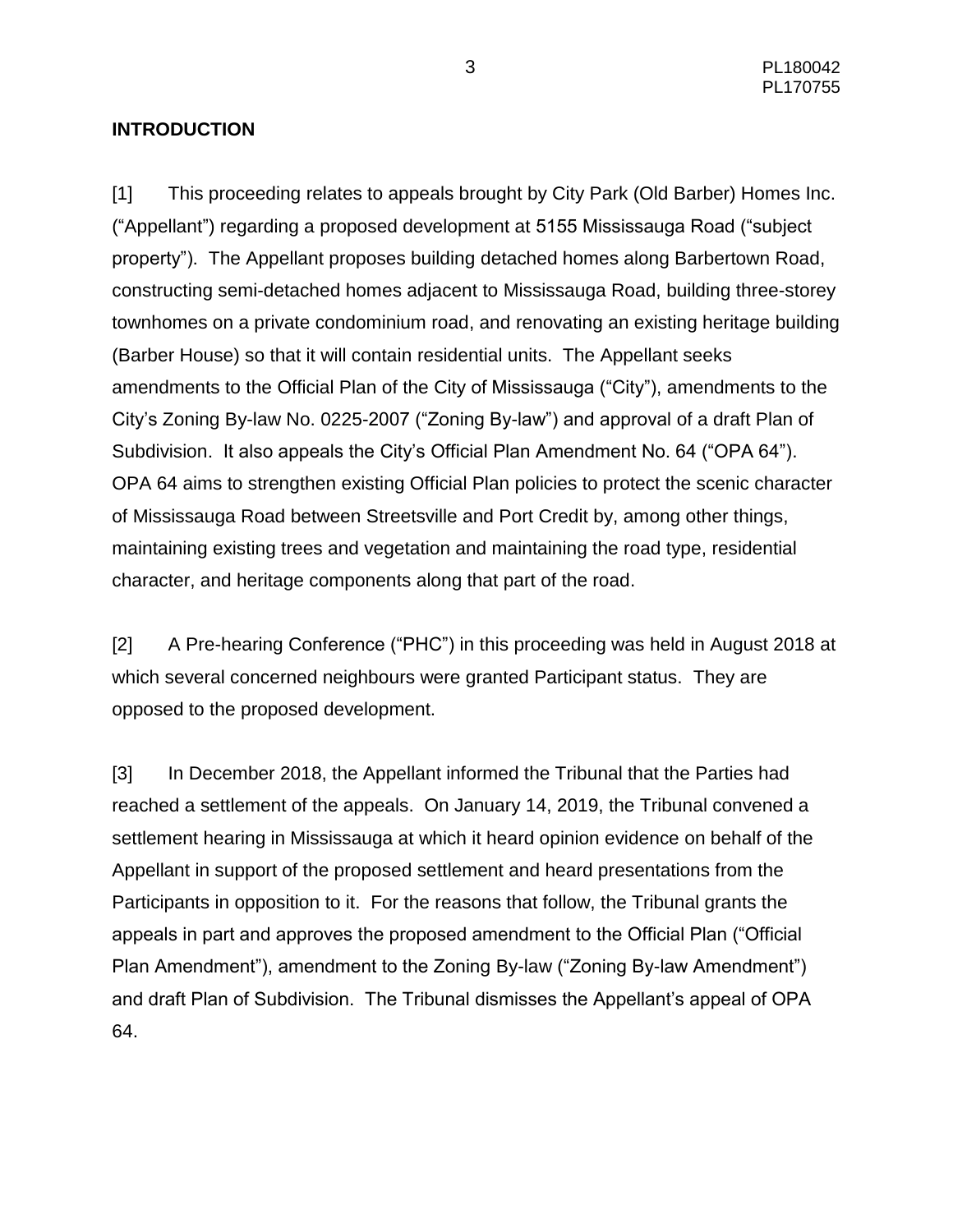### **PARTIES' EVIDENCE AND SUBMISSIONS**

[4] James Levac provided opinion evidence in the area of land use planning on behalf of the Appellant. He stated that the subject property is located in a primarily residential area characterized by large homes. He stated that the subject property is well served by public transit with regular bus service running along Mississauga Road and he said the Streetsville GO Transit Station is just over 500 metres away. The Barber House heritage building sits on the subject property. It is designated under Part IV of the *Ontario Heritage Act*. Mr. Levac said it would be reduced to its 1860s footprint and preserved with more recent non-heritage designated additions removed. Until recently, a restaurant was operated in the building.

[5] Mr. Levac stated that the Appellant's original development proposal was filed with the City in September 2016. He said it has been significantly revised to take into account comments made by the City's planning staff. These changes include a reduction in the number of dwelling units, more open space along Mississauga Road with better visual exposure of the Barber House, garden features, and modifications to the proposed dwellings adjacent to Mississauga Road so that they are more compatible with the streetscape. Many of these aspects are set out in a draft site plan that has been prepared by the Appellant, but is not before the Tribunal in this proceeding.

[6] Mr. Levac said the revised proposed development would consist of the development of four freehold single detached units along Barbertown Road, two semidetached units (adjacent to Mississauga Road), 14 townhouse units, and four "back-toback" townhouse units within the Barber House heritage building. In total, the proposed development would consist of 24 dwelling units. The two semi-detached units and all the townhouses would be on a common element condominium road with access to Mississauga Road. To comply with the intent of Mississauga Road Scenic Route policies as envisioned in OPA No. 64, Mr. Levac said the two semi-detached units adjacent to Mississauga Road are each designed to maintain the appearance of a large detached dwelling so that they are more compatible with existing neighbouring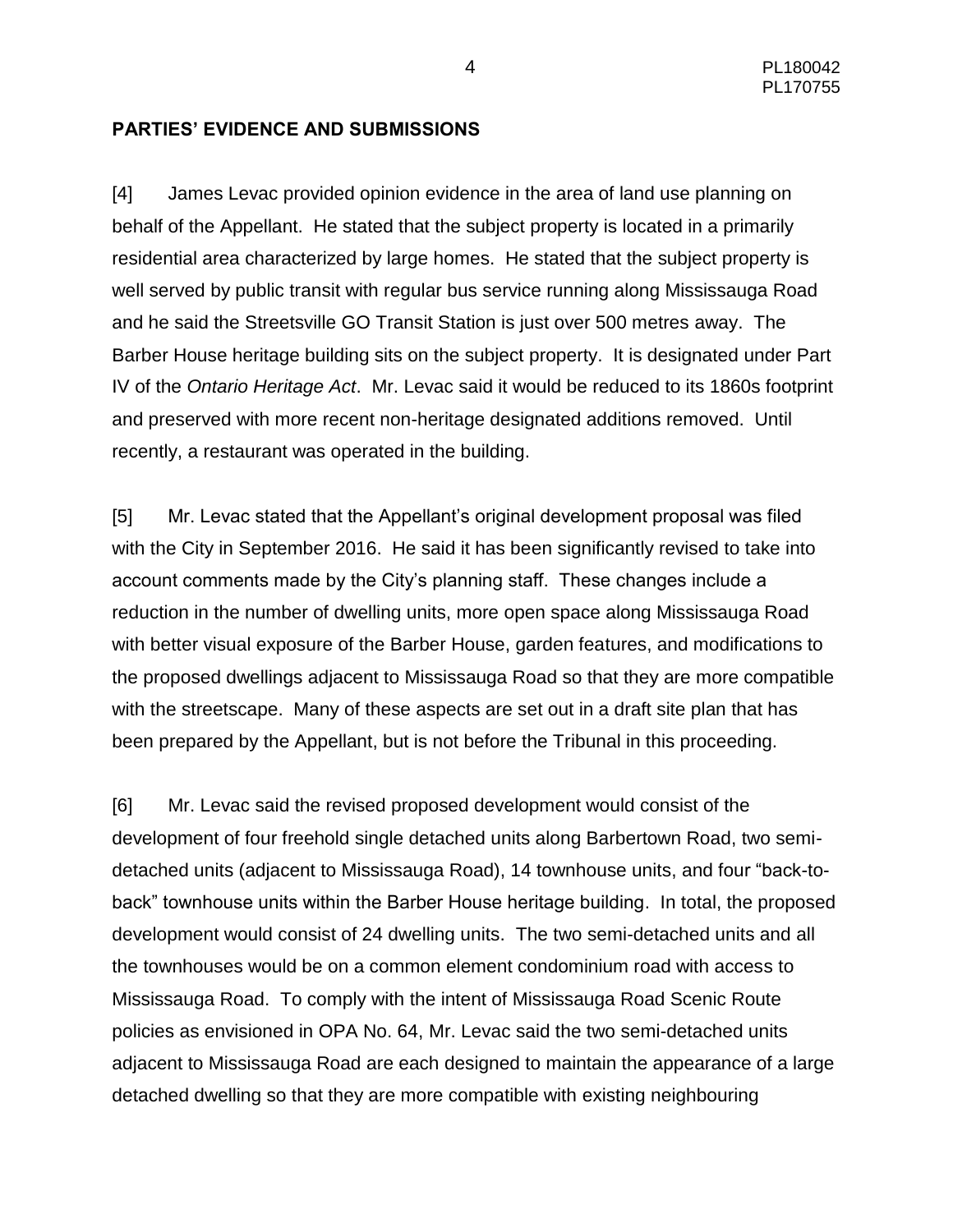dwellings on Mississauga Road.

[7] Mr. Levac stated that the subject property is currently designated as "Mixed Use" on Schedule 10 ("Urban Use Designations") and "Neighbourhood" on Schedule 1 ("Urban System") of the City's Official Plan. He noted that the Mixed Use designation does not permit detached and semi-detached dwellings, which has led to the need for the proposed Official Plan amendments. The Appellant proposes that the subject property be re-designated from "Mixed Use" to "Residential Medium Density". It would be designated "Residential Low Density II" in the Central Erin Mills Neighbourhood Character Area. A site-specific designation would also be added to allow for semidetached units with an internalized driveway.

[8] Mr. Levac stated that the subject lands are currently zoned as C3-12" in the Zoning By-law. This zoning only permits a restaurant and an outdoor garden accessory to a retail store. He stated that the Appellant proposes that the subject property be rezoned from "C3-12" to "R4-65 (Detached Dwellings)" and "RM6-19 (Townhouse Dwellings on a Common Element Condominium – private road)". Mr. Levac stated that the proposed R4-65 zoning would have site specific exceptions relating to minimum lot area (interior lot), maximum lot coverage and minimum front yard. He stated that the proposed RM6-19 zoning would permit the townhouses and two semi-detached dwellings on a common element condominium road, with provisions regarding the maximum number of dwelling units, height, balcony areas, parking, and other aspects. He stated that both changes in zoning would be subject to a Holding Symbol, which may only be removed upon the delivery of an executed development agreement, submission of a revised heritage permit to reflect noise attenuation fencing, confirmation of satisfactory arrangements for adequate municipal services to the proposed development, submission of a satisfactory updated noise study, and delivery of an executed agreement under s. 37 of the *Planning Act* for community benefits.

[9] Regarding the proposed draft Plan of Subdivision, Mr. Levac stated that it consists of: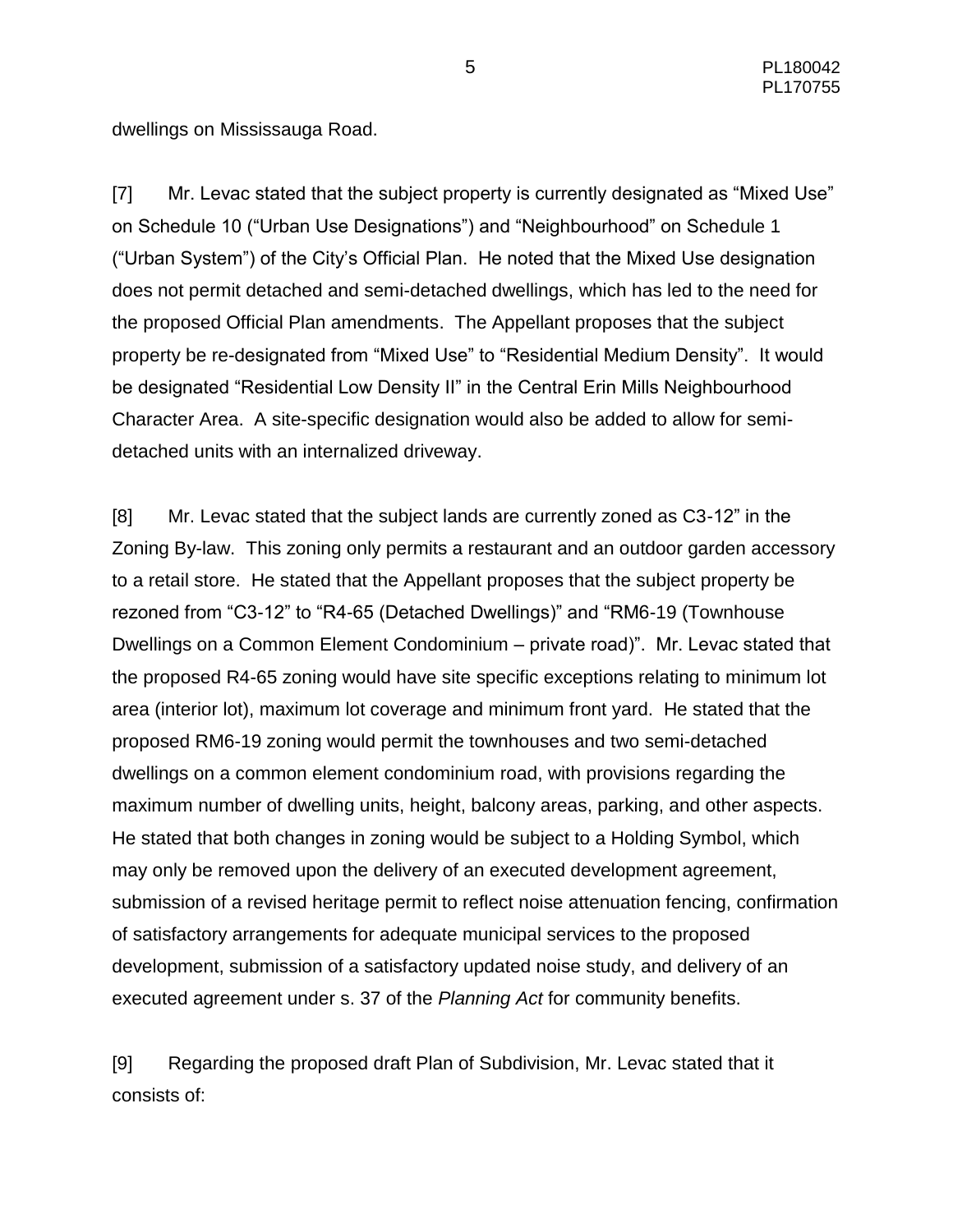- four detached dwellings (lots 1 to 4) as freehold units with frontage on Barbertown Road;
- a block for two common element condominium semi-detached units:
- two blocks for common element condominium townhouses;
- a block for the heritage building converted into condominium townhouses; and
- two blocks consisting of the condominium common elements, including visitor parking, driveways, fencing and landscaping; and

[10] Mr. Levac stated that traffic impact and parking studies, a noise feasibility study and a heritage impact assessment have been completed, reviewed and approved by the City. He noted the proposed renovations to the heritage building have been reviewed and recommended by the City's Heritage Advisory Committee.

[11] Mr. Levac opined that the proposed Official Plan Amendment, Zoning By-law Amendment, and draft Plan of Subdivision ("proposed instruments") are consistent with the Provincial Policy Statement, 2014 ("PPS") and conform to the Growth Plan for the Greater Golden Horseshoe, 2017 ("Growth Plan"), the Region of Peel Official Plan ("Region's Official Plan") and the City's Official Plan. He stated that the proposed instruments facilitate a compact and efficient form of development, which can be supported by existing infrastructure. He said the proposed development is pedestrian friendly and supported by public transit, provides for appropriate intensification, and preserves cultural heritage. He said it provides for a variety of housing types and directs development to an intensification area under the Region's Official Plan.

[12] He opined that the proposed instruments otherwise conform with the City's Official Plan. He stated that the proposed development consists of housing types that contribute to affordable housing alternatives and provides for a transition to the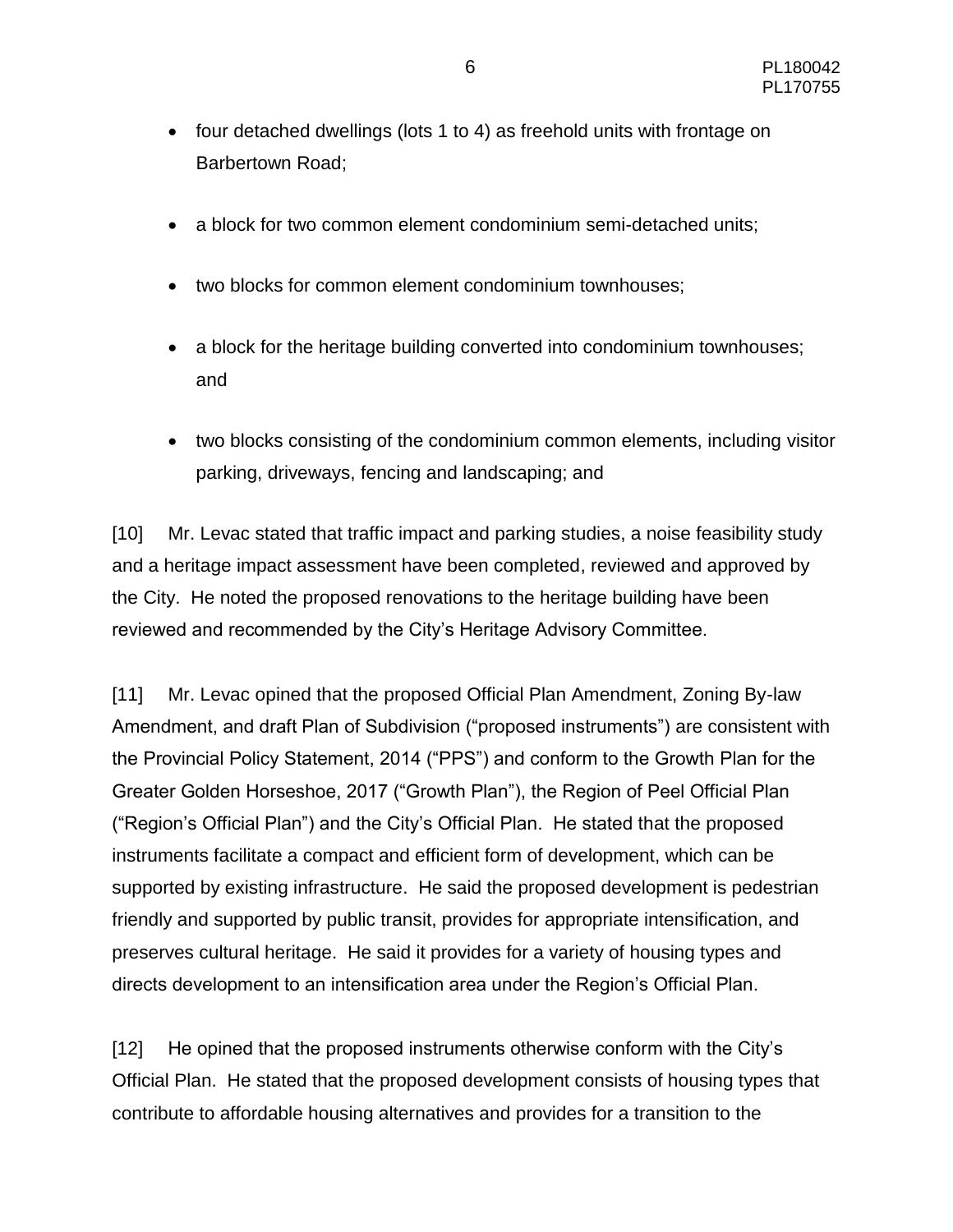surrounding neighbourhood of single detached dwellings. He said that traffic and parking impacts of the proposed development have been studied and approved by the City.

[13] Regarding the proposed draft Plan of Subdivision, Mr. Levac addressed the criteria set out in s. 51(24) of the *Planning Act*. He stated that the proposed draft Plan of Subdivision is in the public interest in that it reuses a heritage resource and provides a range of different housing types and is not premature. He said there are schools in the area and that traffic impacts have been studied and approved by the City and there are no parking restrictions proposed.

[14] Mr. Levac also opined that the proposed instruments conform to OPA No. 64. He said the proposed semi-detached dwellings resembling large detached dwellings adjacent to Mississauga Road, the internalized driveway access to Mississauga Road with a minimum number of access points, the proposed landscaping, and the visual exposure of the Barber House all conform with it. He opined that the proposed development is compatible in terms of height, massing and scale with neighbouring land uses and helps complete the neighbourhood. He also stated that the City's planning staff had reviewed the proposed development and found that it conforms to OPA No. 64. The Appellant requests that should the revised proposal be approved, that the Appellant's appeal of OPA No. 64 be dismissed.

[15] Mr. Levac also addressed matters of provincial interest as set out in s. 2 of the *Planning Act* as they relate to the proposed instruments, noting that the proposed development makes use of available community infrastructure and systems, provides for a range of housing, and conserves cultural and historical features.

[16] The City and the Region stated that they both support the Appellant's development proposal as reflected in the proposed settlement.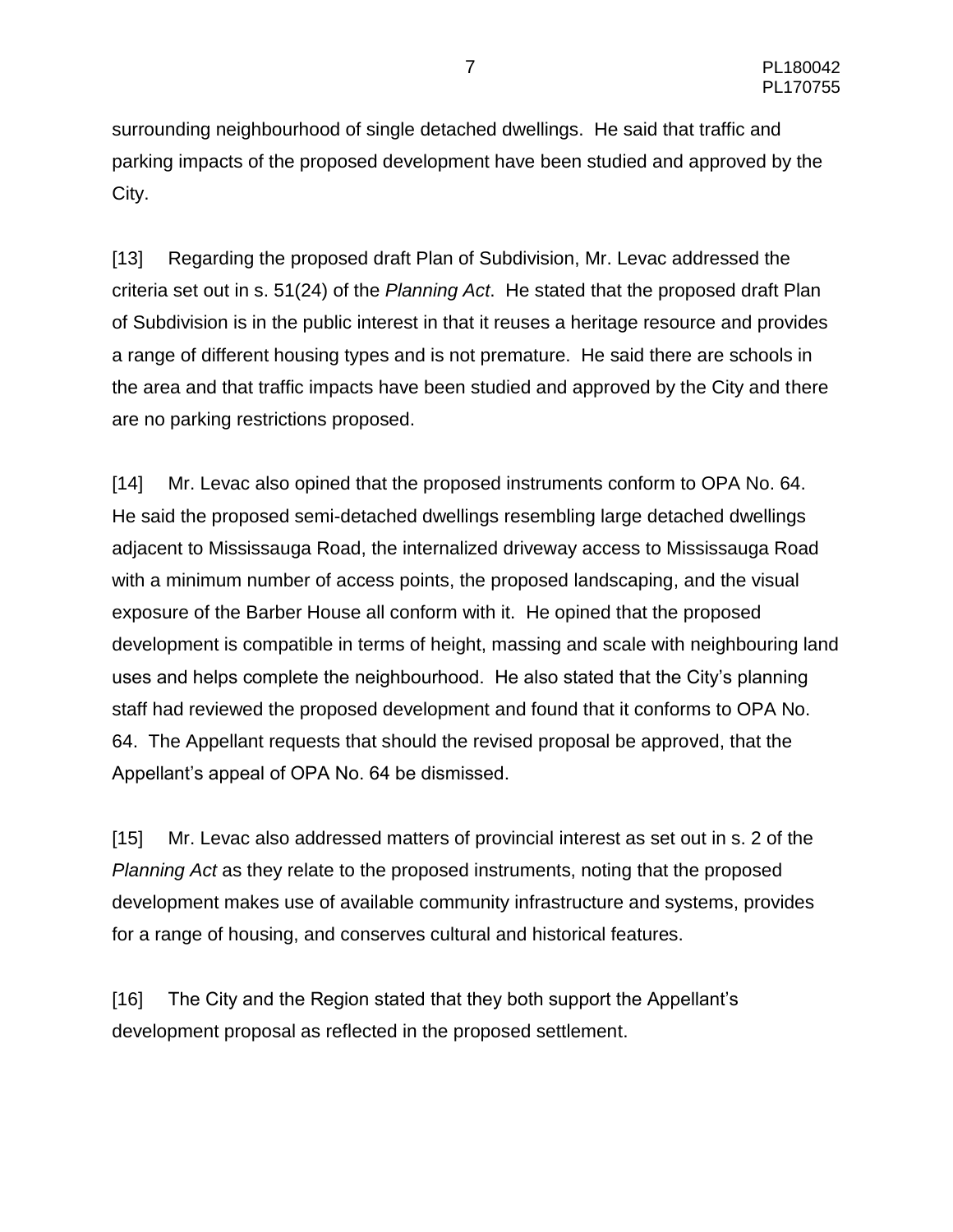### **PARTICIPANTS' SUBMISSIONS**

[17] The Tribunal heard presentations from Sajid Aziz, June Samaras, and Brian Ashford, each of whom was granted Participant status at the PHC in August 2018. At the settlement hearing, the Tribunal received, and granted, a request for Participant status from Mary Kosta-Cadas. She also made a presentation.

[18] Ms. Kosta-Cadas raised traffic concerns associated with the proposed development, stating that a person was killed on Mississauga Road and that there will be many young families living in the area with pedestrians attempting to cross this road. She noted that impacts on traffic at the intersection of Eglinton Avenue and Mississauga Road should be considered and that a more comprehensive traffic study should be undertaken. She raised parking concerns and issues that the proposed development is not in character with the neighbourhood.

[19] Mr. Ashford raised concerns regarding conformity with the Mississauga Road Scenic Route policies and consistency with the established neighbourhood. He said community members would prefer the development of two-storey single family homes in the area rather than townhouses. He expressed concern that the proposed development may create a precedent for other developments along Mississauga Road. He submitted that the Tribunal must carefully consider the conformity of the proposed development with the Mississauga Road Scenic Route policies.

[20] Ms. Samaras raised concerns that the proposed development may adversely impact the area's natural and cultural heritage. She expressed concerns that public inputs in decision making often have no impact and that positive policies are often not adhered to. She expressed concerns that changes to heritage resources can negatively impact social well-being, economic vitality and quality of life. She said these heritage resources must be preserved, protected and managed. She said negative impacts to cultural heritage resources include the removal of trees, isolation of a heritage attribute from its surrounding environment or context, and obstruction of views of built and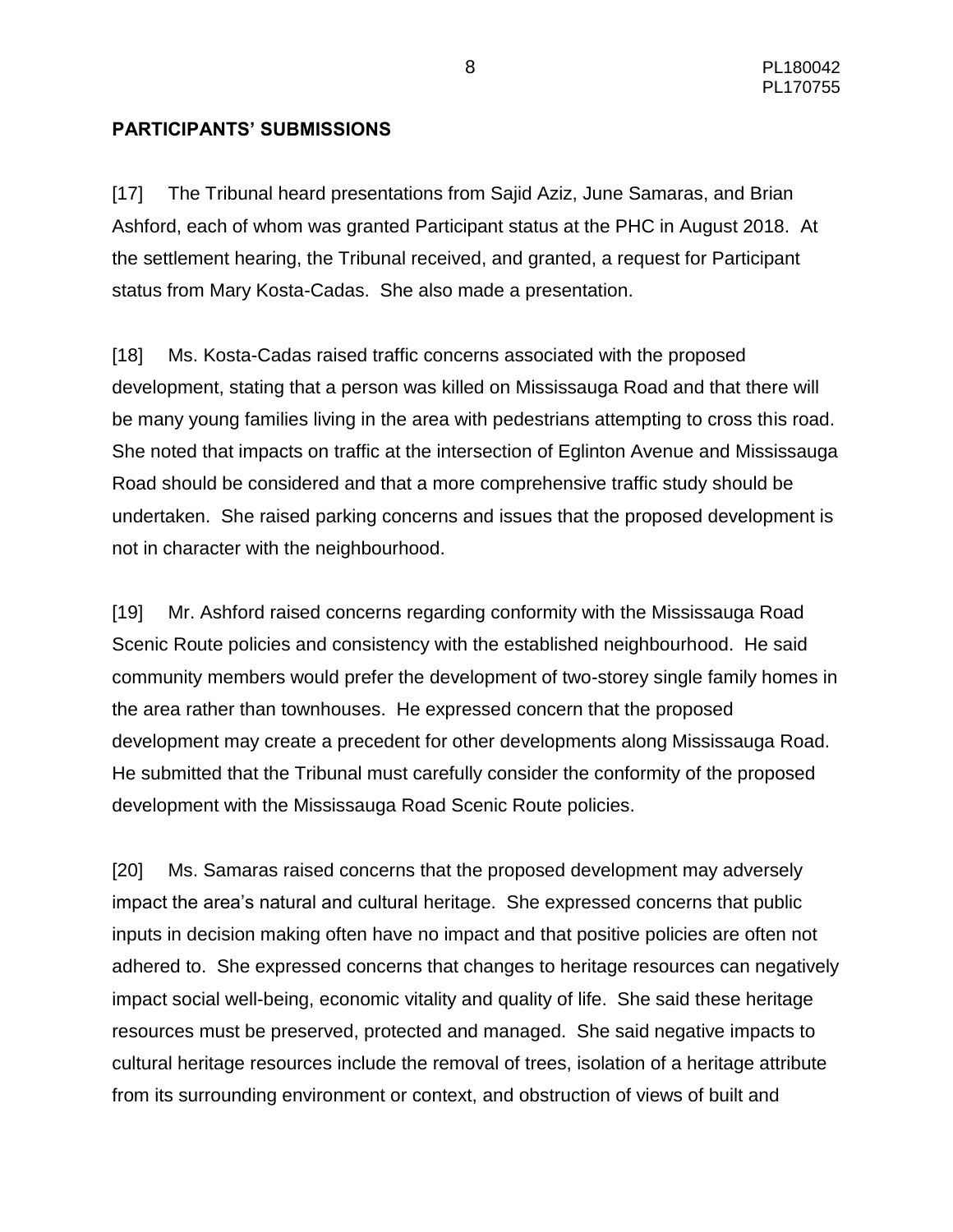natural features, among other impacts. She stated that these impacts must be properly evaluated and assessed and she expressed concerns that this has not been done in the present case. She submitted that the City's Mississauga Road Scenic Route policies are not intended to encourage the development of blocks of townhouses. She submitted these policies have not been properly applied in this case. She also raised traffic and parking concerns, noting that Mississauga Road has a limited capacity for increased traffic.

[21] Mr. Aziz stated that the proposed instruments would unreasonably exploit and impact the nature and character of the neighbourhood. He said that many neighbours are concerned about the proposed development and are frustrated. He stated that the proposed development should be for fewer units and submitted that the scenic route issues relating to the Appellant's appeal of OPA No. 64 should be adjudicated before the other appeals are addressed. He submitted that the proposed development does not conform with the Mississauga Road Scenic Route policies, particularly with respect to their restrictions on building height. He said the proposed density of the development is not compatible with the community. He also voiced the traffic concerns raised by the other Participants.

### **ANALYSIS AND FINDINGS**

[22] Based on the uncontradicted opinion evidence of Mr. Levac, the Tribunal finds that the proposed instruments are consistent with the PPS and conform with the Growth Plan, the Region's Official Plan, the City's Official Plan, and OPA No. 64. The Tribunal finds that they facilitate a compact and efficient form of development, provide for a variety of housing types and are supported by existing infrastructure and public transit. The Tribunal finds that they provide for appropriate intensification and preserve cultural heritage. The Tribunal has had regard to matters of provincial interest set out in s. 2 of the *Planning Act* as they relate to the proposed instruments. The Tribunal has also had regard to the criteria set out in s. 51(24) of the *Planning Act* and finds that the proposed draft Plan of Subdivision appropriately addresses them and that the proposed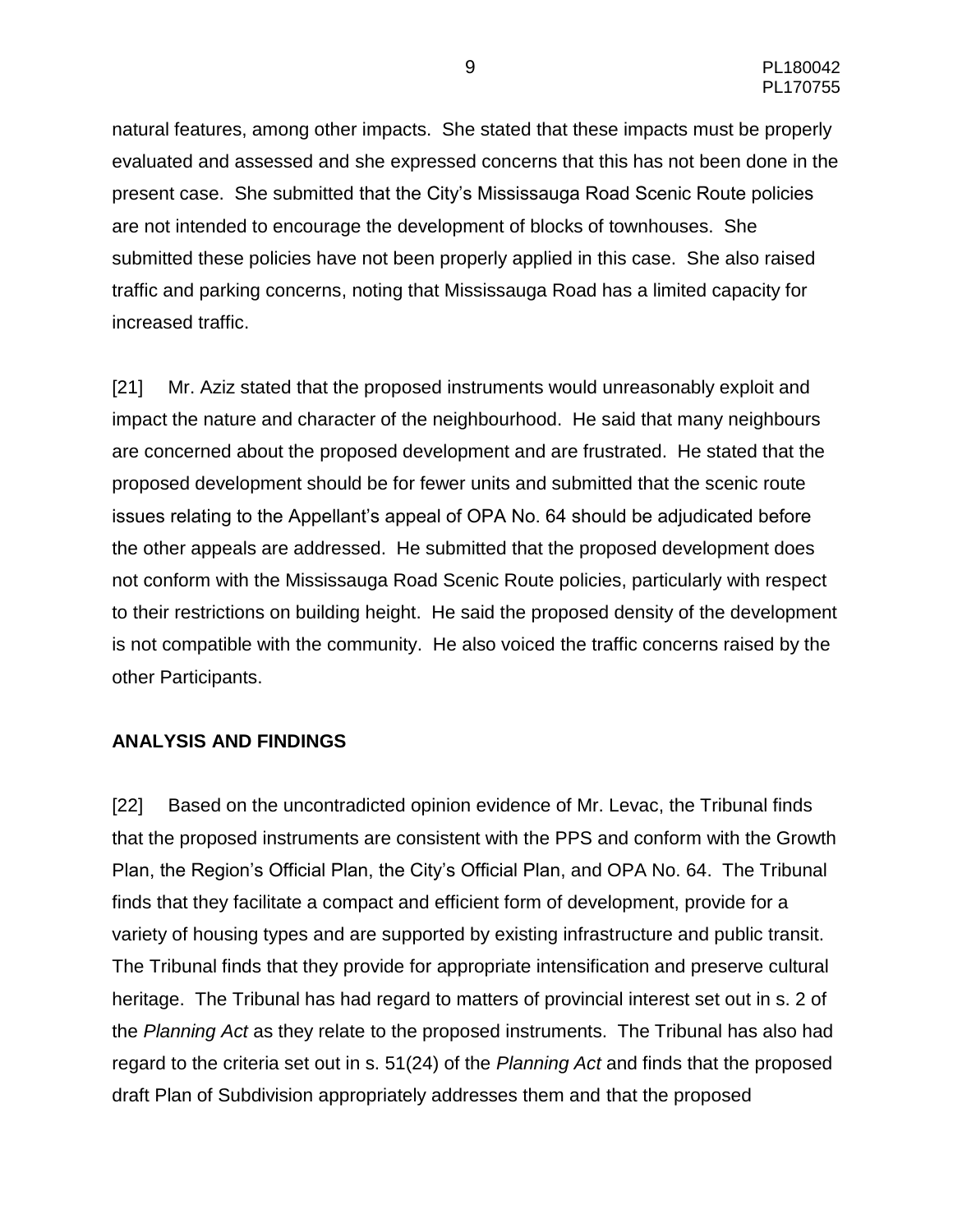conditions of approval are reasonable.

[23] The Tribunal recognizes the traffic, parking, cultural heritage and neighbourhood compatibility concerns raised by the Participants, but finds that these concerns have been appropriately addressed by the Appellant and the City through the traffic impact study, heritage impact assessment study and revisions made to the development proposal in order to ensure that it conforms to the City's Mississauga Road Scenic Route policies and OPA 64. The Tribunal emphasizes the importance of preserving cultural heritage features such as the Barber House and the implementation of the City's Mississauga Road Scenic Route policies. Based on the opinion evidence before it, the recommendations of the City's Heritage Advisory Committee, and the recommendations of the City's planning staff, the Tribunal finds that the proposed development will ensure that the key cultural heritage features of the Barber House are preserved and the Mississauga Road Scenic Route policies are implemented.

### **ORDER**

[24] The Tribunal grants the Official Plan Amendment, Zoning By-law Amendment, and draft Plan of Subdivision appeals in part and approves the Official Plan Amendment as attached as Appendix 1 to this Decision, Zoning By-law Amendment as attached as Appendix 2 to this Decision, draft Plan of Subdivision as attached as Appendix 3 to this Decision, and conditions of draft Plan of Subdivision as attached as Appendix 4 to this Decision.

[25] The Tribunal dismisses the appeal of OPA 64.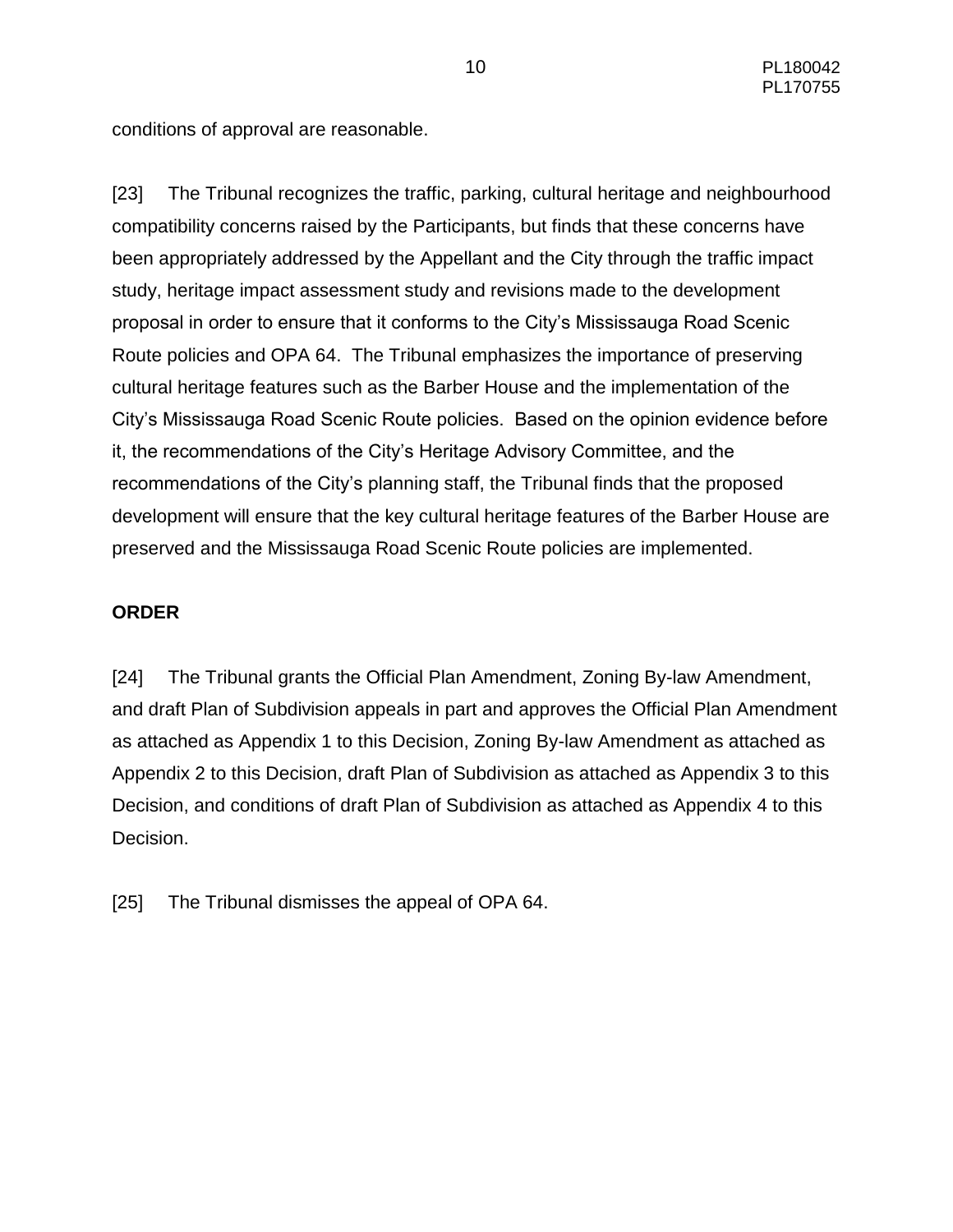11 PL180042 PL170755

*"Hugh S. Wilkins"*

HUGH S. WILKINS MEMBER

If there is an attachment referred to in this document, please visit www.elto.gov.on.ca to view the attachment in PDF format.

## **Local Planning Appeal Tribunal**

A constituent tribunal of Tribunals Ontario - Environment and Land Division Website: www.elto.gov.on.ca Telephone: 416-212-6349 Toll Free: 1-866-448-2248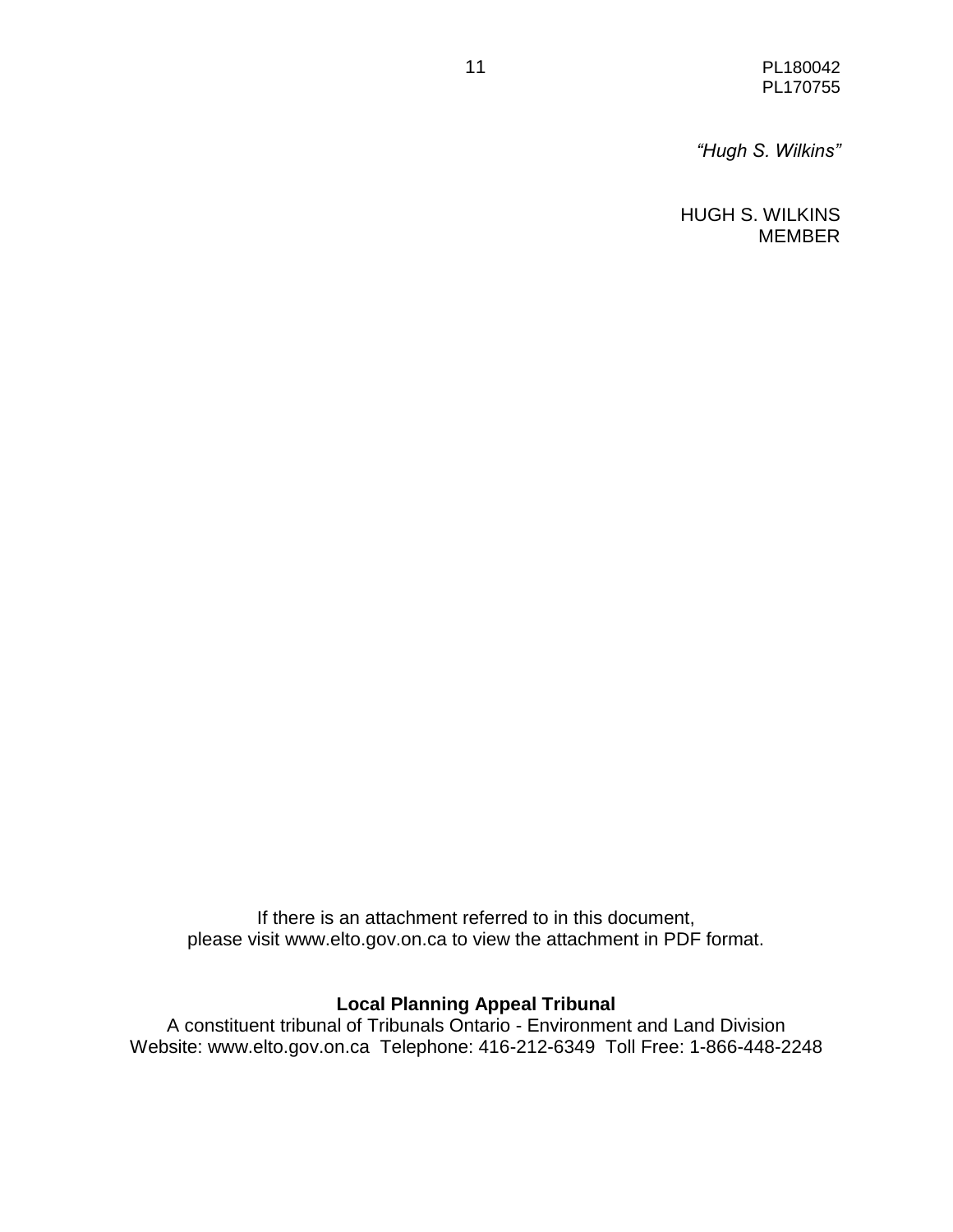## **APPENDIX 1**

**Amendment No. 81**

**to**

**Mississauga Official Plan**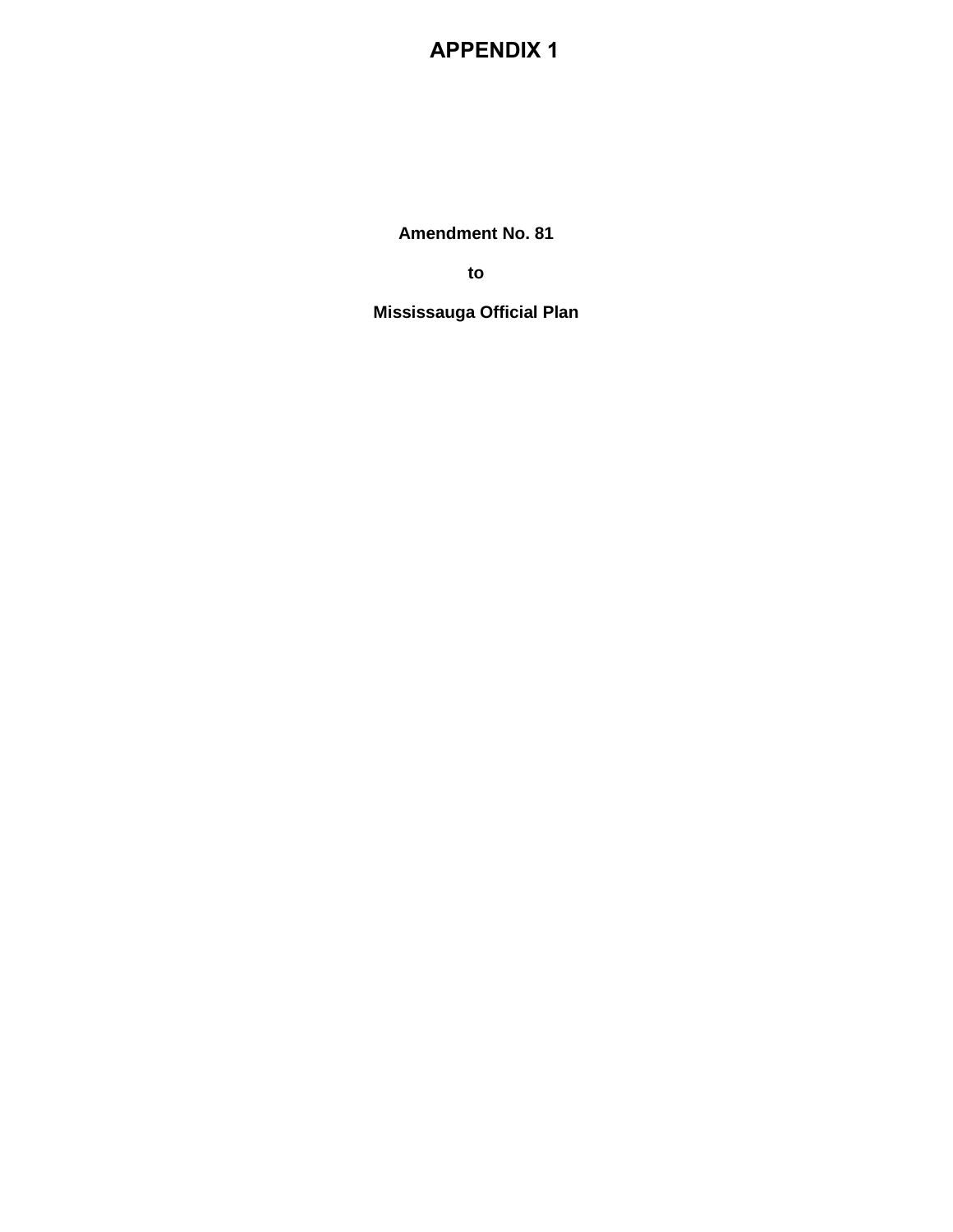### **Amendment No. 81**

**to**

## **Mississauga Official Plan**

The following text and Map "A" attached constitute Amendment No. 81.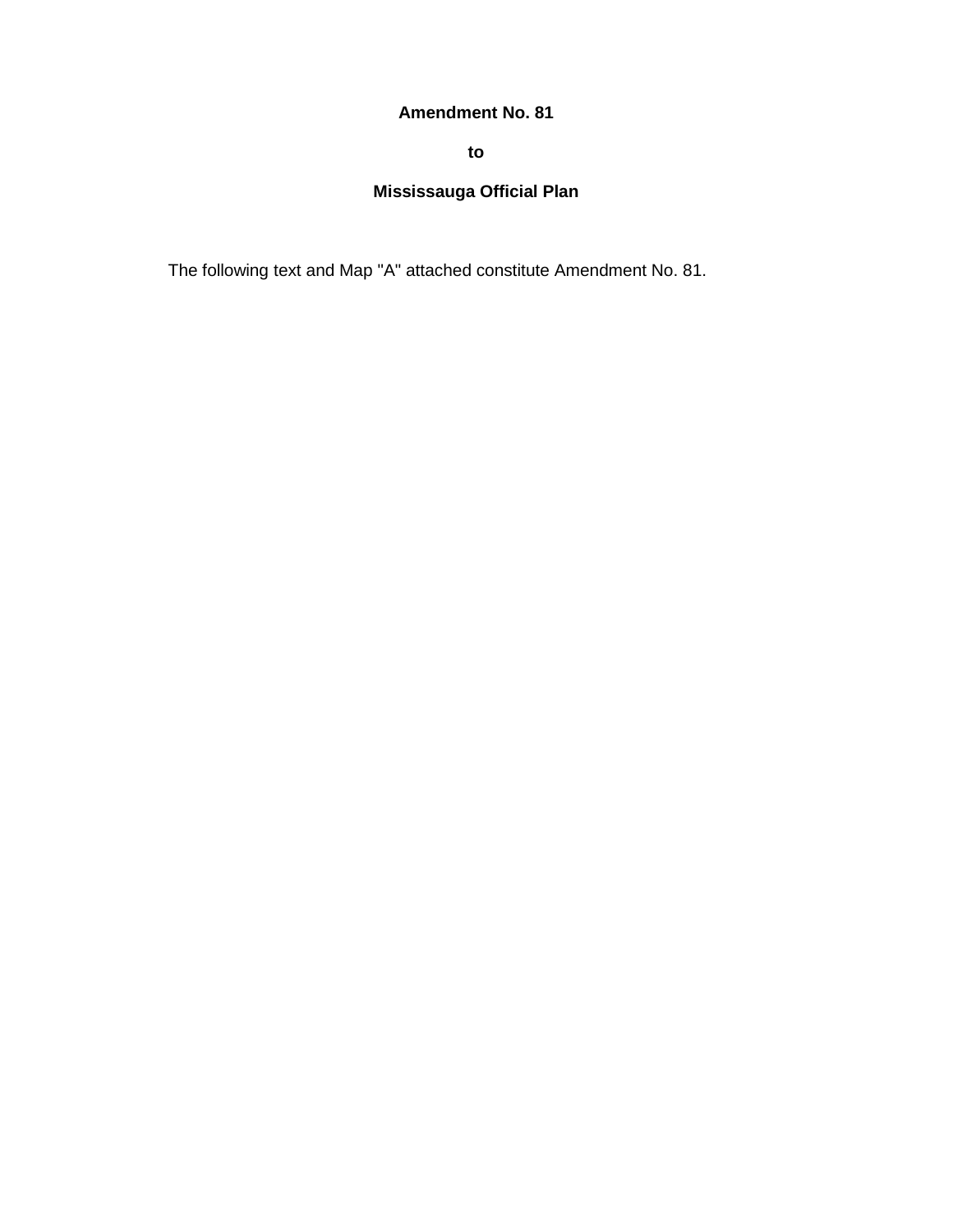### **PURPOSE**

The purpose of this Amendment is to change the land use designation of the subject lands from Mixed Use to Residential Medium Density.

### **LOCATION**

The lands affected by this Amendment are located at the northeast corner of Mississauga Road and Barbertown Road. The subject lands are located in the Central Erin Mills Neighbourhood Character Area, as identified in Mississauga Official Plan.

#### **BASIS**

Mississauga Official Plan came into effect on November 14, 2012, save and except for the outstanding site specific appeals to the Local Planning Appeal Tribunal.

The subject lands are designated Mixed Use which permits residential, retail stores, commercial parking facilities, conference centres, recreation facilities, financial institutions, funeral establishment, motor vehicle rental, motor vehicle sales, restaurants, personal service establishment, among other uses.

An Official Plan amendment is required to allow 24 residential dwelling units on the subject site, consisting of two semi-detached dwellings and 14 townhouses on a common element condominium road, four detached dwellings on Barbertown Road and four back to back dwelling units within the existing heritage building (Old Barber House).

The proposed Amendment is acceptable from a planning standpoint and should be approved for the following reasons:

- 1. The proposal is a redevelopment of an underutilized mixed used site for residential uses that is compatible with the surrounding neighbourhood.
- 2. The proposal includes the adaptive reuse of the existing heritage building for residential uses, which is supported by the City's Heritage Advisory Committee.
- 3. The proposal provides a range of housing choices and opportunities for a diverse housing preference.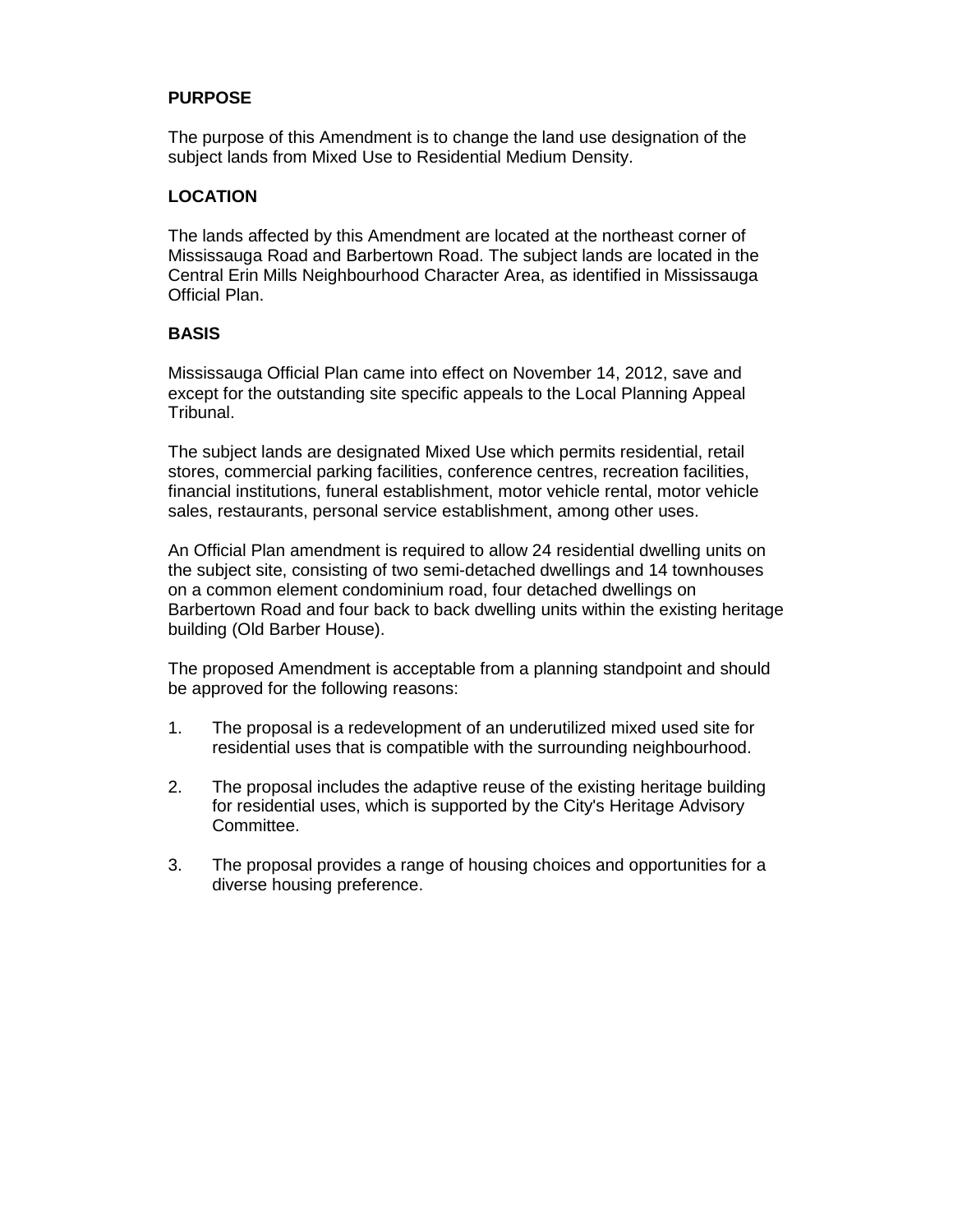### **DETAILS OF THE AMENDMENT AND POLICIES RELATIVE THERETO**

- 1. Section 16.3, Central Erin Mills Neighbourhood, of Mississauga Official Plan, is hereby amended by adding Special Site 2 on Map 16-3: Central Erin Mills Neighbourhood Character Area, in accordance with the Special Site Policies.
- 2. Section 16.3.1, Special Site Policies, Central Erin Mills Neighbourhood Character Area, of Mississauga Official Plan, is hereby amended by adding the following:



16.3.1.2.1 The lands identified as Special Site 2 are located at the northeast corner of Mississauga Road and Barbertown Road.

16.3.1.2.2 Notwithstanding the policies of this Plan, detached and semi-detached dwellings will be permitted.

3. Schedule 10, Land Use Designations, of Mississauga Official Plan, is hereby amended by changing the land use designation of the subject lands from Mixed Use to Residential Medium Density, as shown on Map "A" of this Amendment.

#### **IMPLEMENTATION**

Upon receipt of the Local Planning Appeal Tribunal's Final Order, Mississauga Official Plan will be amended in accordance with the Order.

The lands will be rezoned as part of the same Tribunal Order.

This Amendment has been prepared based on the Office Consolidation of Mississauga Official Plan March 21, 2018.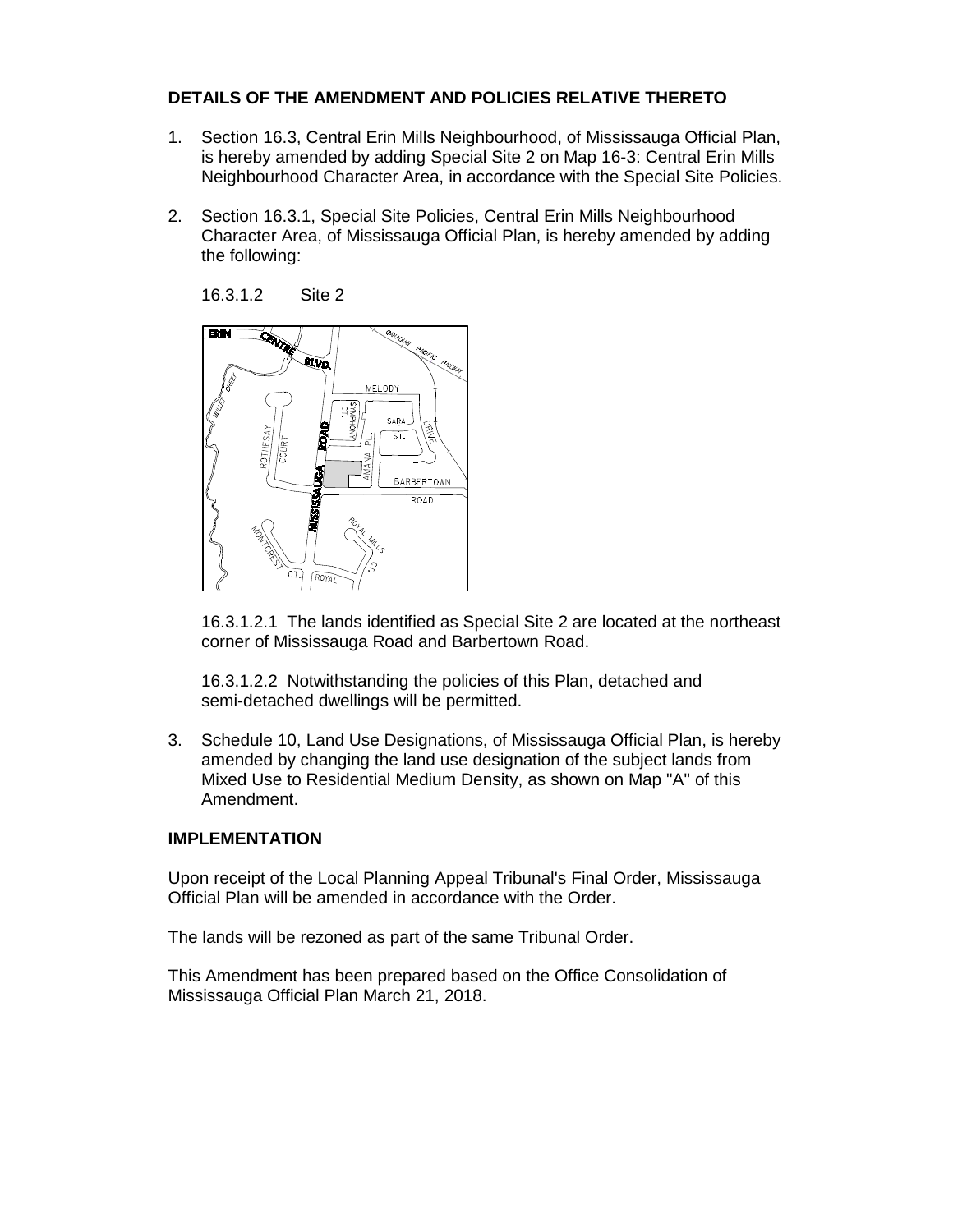### **INTERPRETATION**

The provisions of Mississauga Official Plan, as amended from time to time regarding the interpretation of that Plan, will apply in regard to this Amendment.

This Amendment supplements the intent and policies of Mississauga Official Plan.

http://teamsites.mississauga.ca/sites/18/mopa/oz 16 011.mopa 81.lpat.my.jmcc.docx